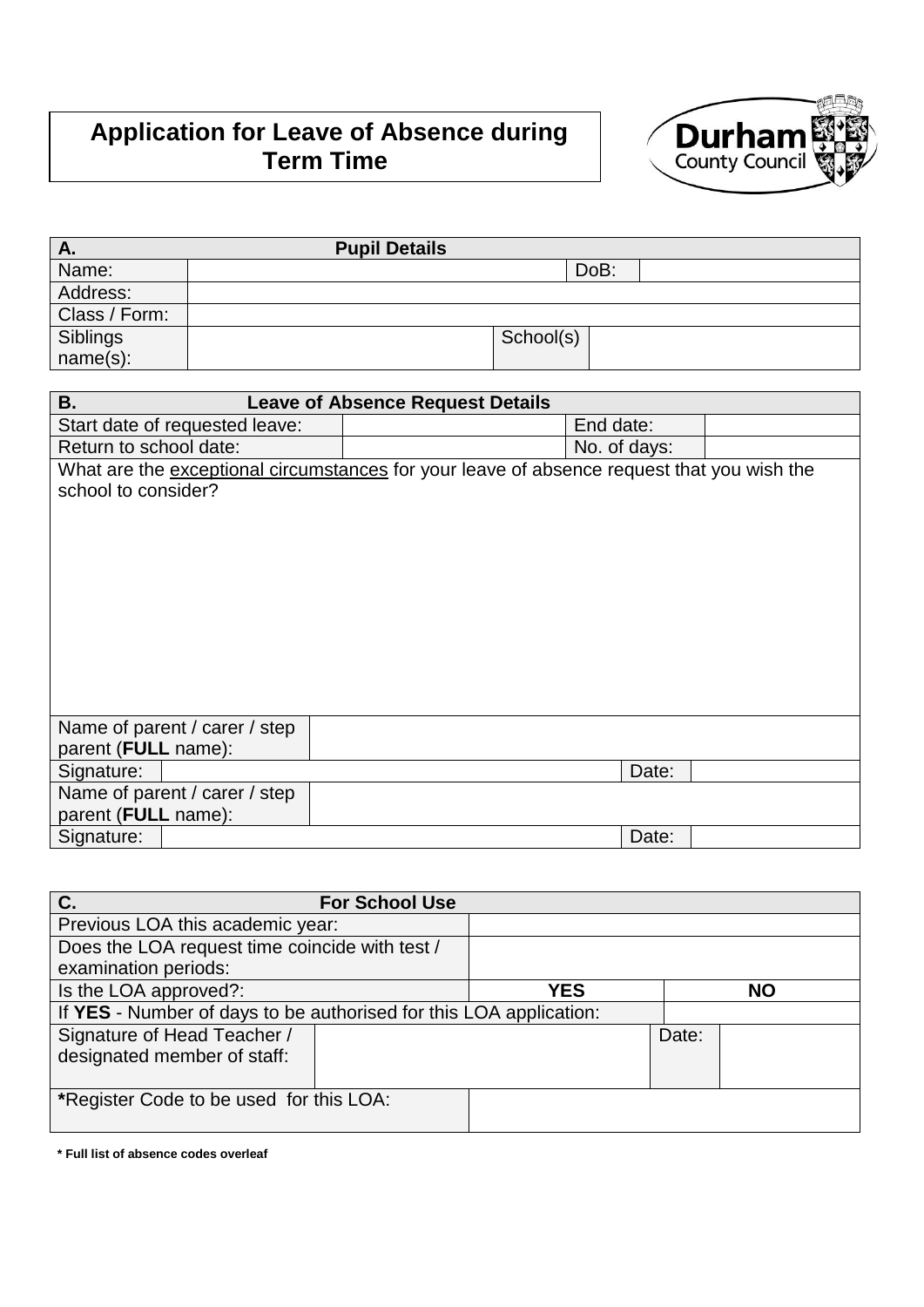#### **Absence Codes**

| Code                    | Meaning                                                                                                                          | <b>Application</b>                                                                                                                                                                                                                                                                                                                                                                                                                                                                                                                                                                                                                                                                                                                                                                                                                                                                                                                                                                                                                                  |
|-------------------------|----------------------------------------------------------------------------------------------------------------------------------|-----------------------------------------------------------------------------------------------------------------------------------------------------------------------------------------------------------------------------------------------------------------------------------------------------------------------------------------------------------------------------------------------------------------------------------------------------------------------------------------------------------------------------------------------------------------------------------------------------------------------------------------------------------------------------------------------------------------------------------------------------------------------------------------------------------------------------------------------------------------------------------------------------------------------------------------------------------------------------------------------------------------------------------------------------|
| н                       | <b>Holiday authorised by</b><br>the school                                                                                       | Head teachers should not grant leave of absence unless in exceptional circumstances. The application must<br>be made in advance and the head teacher must be satisfied that there are exceptional circumstances which<br>warrant the leave. Where a leave of absence is granted, the head teacher will determine the number of days a<br>pupil can be away from school. A leave of absence is granted entirely at the head teacher's discretion                                                                                                                                                                                                                                                                                                                                                                                                                                                                                                                                                                                                     |
| G                       | <b>Holiday (leave of</b><br>absence) not<br>authorised by the<br>school or in excess of<br>the period determined<br>by the head. | If a school does not authorise a leave of absence for the purpose of a holiday but the parents still take the<br>child out of school, or the child is kept away for longer than was agreed, the excess absence is unauthorised.<br>The regulations do not allow schools to give retrospective approval. If the parents did not apply for leave of<br>absence in advance, the absence must be recorded as unauthorised.                                                                                                                                                                                                                                                                                                                                                                                                                                                                                                                                                                                                                              |
| $\overline{c}$          | Leave of absence<br>authorised by the<br>school                                                                                  | Only exceptional circumstances warrant an authorised leave of absence. Schools should consider each<br>request individually taking into account the circumstances, such as: the nature of the event for which leave is<br>sought; the frequency of the request; whether the parent gave advance notice; and the pupil's attainment,<br>attendance and ability to catch up on missed schooling                                                                                                                                                                                                                                                                                                                                                                                                                                                                                                                                                                                                                                                       |
| O                       | <b>Absent without</b><br>authorisation                                                                                           | If the school is not satisfied with the reason given for absence they should record it as unauthorised.                                                                                                                                                                                                                                                                                                                                                                                                                                                                                                                                                                                                                                                                                                                                                                                                                                                                                                                                             |
| N                       | <b>Reason for</b><br>absence not yet<br>provided                                                                                 | Schools should follow up all unexplained and unexpected absences in a timely manner. Every effort should be<br>made to establish the reason for a pupil's absence. When the reason for the pupil's absence has been<br>established the register should be amended. This code should not be left on a pupil's attendance record<br>indefinitely; if no reason for absence is provided after a reasonable amount of time it should be replaced with<br>'O.'                                                                                                                                                                                                                                                                                                                                                                                                                                                                                                                                                                                           |
| $\overline{\mathsf{U}}$ | Arrived in school<br>after registration<br>closed                                                                                | Schools should actively discourage late arrival, be alert to patterns of late arrival and seek an explanation<br>from the parent.                                                                                                                                                                                                                                                                                                                                                                                                                                                                                                                                                                                                                                                                                                                                                                                                                                                                                                                   |
| R                       | <b>Religious</b><br>observance                                                                                                   | Schools must treat absence as authorised when it is due to religious observance. The day must be<br>exclusively set apart for religious observance by the religious body to which the parents belong. Where<br>necessary, schools should seek advice from the parents' religious body about whether it has set the day apart<br>for religious observance.                                                                                                                                                                                                                                                                                                                                                                                                                                                                                                                                                                                                                                                                                           |
| S                       | <b>Study leave</b>                                                                                                               | Schools must record study leave as authorised absence. Study leave should be used sparingly and only<br>granted to Year 11 pupils during public examinations. Provision should still be made available for those pupils<br>who want to continue to come into school to revise.                                                                                                                                                                                                                                                                                                                                                                                                                                                                                                                                                                                                                                                                                                                                                                      |
| т                       | Gypsy, Roma and<br><b>Traveller absence</b>                                                                                      | A number of different groups are covered by the generic term Traveller - Roma, English and Welsh Gypsies,<br>Irish and Scottish Travellers, Showmen (fairground people) and Circus people, Bargees (occupational boat<br>dwellers) and New Travellers. This code should be used when Traveller families are known to be travelling for<br>occupational purposes and have agreed this with the school but it is not known whether the pupil is attending<br>educational provision. It should not be used for any other types of absence by these groups. To help ensure<br>continuity of education for Traveller children it is expected that the child should attend school elsewhere when<br>their family is travelling and be dual registered at that school and the main school. Children from these groups<br>whose families do not travel are expected to register at a school and attend as normal. They are subject to the<br>same rules as other children in terms of the requirement to attend school regularly once registered at school. |
| Е                       | <b>Excluded but no</b><br>alternative<br>provision made                                                                          | If no alternative provision is made for a pupil to continue their education whilst they are excluded but still on<br>the admission register, they should be marked absent in the attendance register using Code E. Alternative<br>provision must be arranged for each excluded pupil from the sixth day of any fixed period or permanent<br>exclusion. Where alt. provision is made they should be marked using the appropriate attendance code.                                                                                                                                                                                                                                                                                                                                                                                                                                                                                                                                                                                                    |
| Μ                       | <b>Medical or dental</b><br>appointments                                                                                         | Missing registration for a medical or dental appointment is counted as an authorised absence. Schools<br>should, however, encourage parents to make appointments out of school hours. Where this is not possible,<br>the pupil should only be out of school for the minimum amount of time necessary for the appointment.                                                                                                                                                                                                                                                                                                                                                                                                                                                                                                                                                                                                                                                                                                                           |
| L                       | <b>Illness</b>                                                                                                                   | Schools should advise parents to notify them on the first day the child is unable to attend due to illness.<br>Schools should authorise absences due to illness unless they have genuine cause for concern about the<br>legitimacy of an illness. If the authenticity of illness is in doubt, schools can request parents to provide medical<br>evidence to support illness. Schools can record the absence as unauthorised if not satisfied of the authenticity<br>of the illness but should advise parents of their intention. Schools are advised not to request medical evidence<br>unnecessarily. Medical evidence can take the form of prescriptions, appointment cards, etc. rather than<br>doctors' notes.                                                                                                                                                                                                                                                                                                                                  |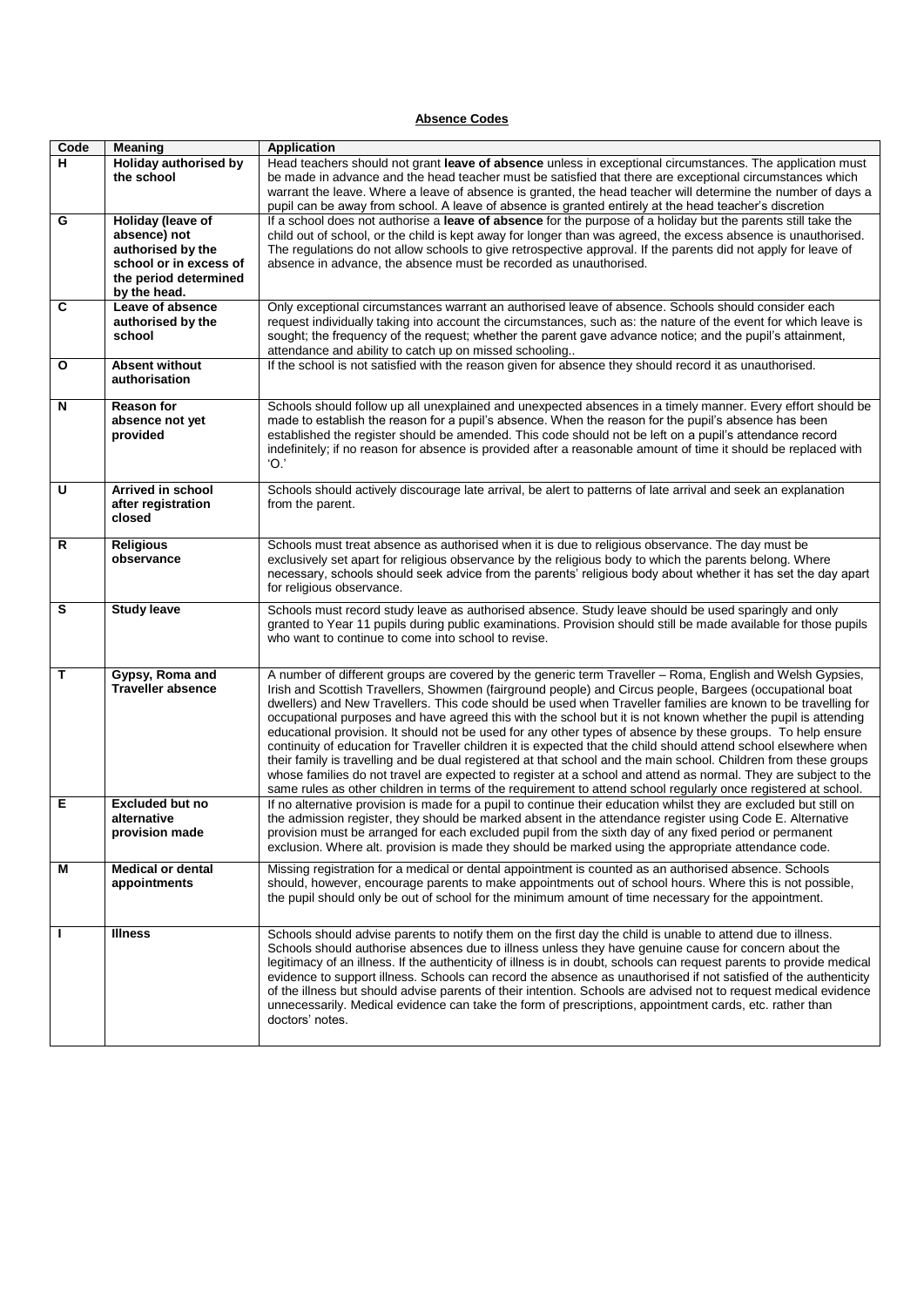

**St. Stephen's C. E. Primary School** Hall Lane **Willington** Crook Co. Durham DL15 0QH



**Headteacher: Mrs Alison Richardson**  BSc (Hons), NPQH

 Tel: 01388 746426 Fax: 01388 748242 E-mail: ststephensce@durhamlearning.net Web: www.ststephenscofe.durham.sch.uk

*'Let your light shine'* 

## **Leave of Absence during Term Time Applications**

Dear Parent / Carer,

## **Leave of Absence Application Form:**

Please find attached an application form for leave of absence during term time. You should complete parts A and B, leaving part C blank for school use only.

### **Leave of Absence Regulations:**

When making an application for leave of absence during term time, please be aware that from 1<sup>st</sup> September 2013, Head Teachers are not able to grant any leave of absence during term time **unless there are exceptional circumstances**. Please see the 'Frequently Asked Questions' page attached to the back of the application form overleaf.

The application form attached therefore asks you to outline the reasons why you feel your application for leave of absence during term time should be regarded as 'exceptional.'

## **Leave of Absence Authorisation:**

Following the submission of your application, you will be notified as soon as possible of the School's decision. Please note that leave of absence authorisation is entirely at the Head Teacher's discretion, and if authorisation is granted, the number of days to be authorised will also be determined by the Head Teacher.

Parents / carers should be aware that if your requested leave of absence is not authorised, but you still take the child out of school, or you keep your child away from school for a longer time than agreed / authorised, the absence (or excess absence where longer than agreed) will be recorded as unauthorised.

Unauthorised absences on your child's attendance record may mean that you are liable to incur a Fixed Penalty Notice or could face prosecution. Fixed Penalty Notices will be issued to *each person with parental responsibility* for the child / children who is deemed liable for the offence / offences. 'The Frequently Asked Questions' page attached to the back of the application form overleaf explains the circumstances where enforcement action may be taken more fully.

Yours sincerely,

*Alison Richardson* 

Head Teacher